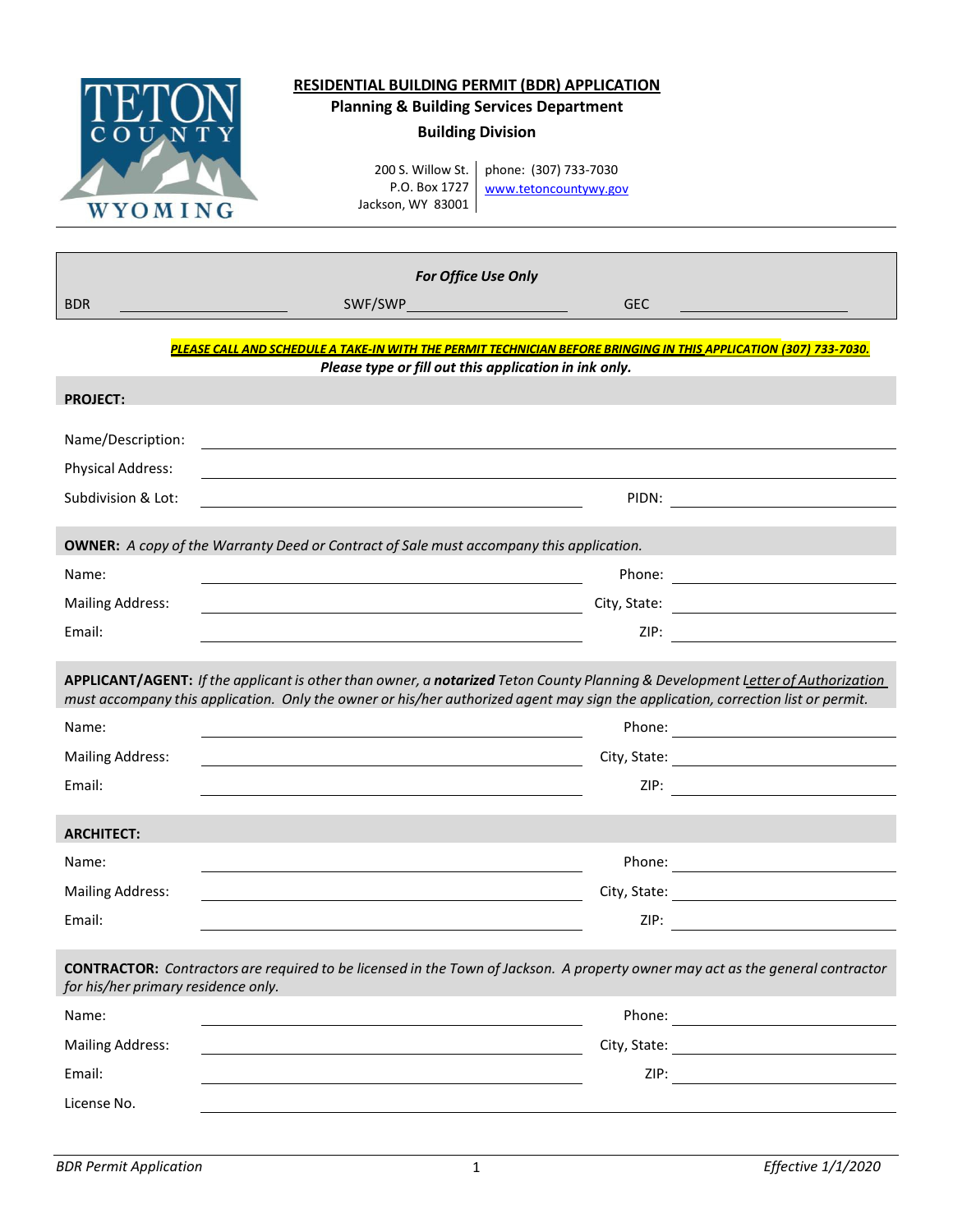**WILDLAND URBAN INTERFACE:** *If a property is located within the Wildland Urban Interface, a Wildland Assessment is required prior to submitting the building permit application. Contact the Fire Marshall at 307-733-4732 to arrange a meeting. The IWUIC application is available online [here.](http://www.tetonwyo.org/fire/topics/contractors-page/252358)*

Is the property located in the Wildland Urban Interface?

**PROPOSED ACCESS:.** *An approved road access permit must accompany this application when a new access from a State or County road is proposed. Please contact either the Wyoming Department of Transportation or the Teton County Road & Levee Department. A copy of the approval shall be included in your application.*

**Wyoming Department of Transportation Teton County Road & Levee Department** 1040 E. Evans Lane, Jackson 3190 S. Adams Canyon Drive, Jackson

(307) 733-3665 (307) 733-7190

**FLOODPLAIN:** *See County Floodplain Management Resolution and Flood Insurance Rate Maps (FIRMs), which are available on the County GIS Map Serve[r https://maps.greenwoodmap.com/tetonwy/mapserver/](https://maps.greenwoodmap.com/tetonwy/mapserver/) If located outside of Flood Hazard Zone X, a Floodplain Development Permit is required and may be processed concurrently with the Building Permit application.*

What is the property's Flood Zone Designation? Check all that apply:

 $\overline{A}$  A  $\overline{A}$   $\overline{A}$   $\overline{A}$   $\overline{A}$   $\overline{A}$   $\overline{A}$   $\overline{A}$   $\overline{A}$   $\overline{A}$   $\overline{A}$   $\overline{A}$   $\overline{A}$   $\overline{A}$   $\overline{A}$   $\overline{A}$   $\overline{A}$   $\overline{A}$   $\overline{A}$   $\overline{A}$   $\overline{A}$   $\overline{A}$   $\overline{A}$   $\overline{A}$   $\over$ 

If the designation is not Zone X, have you submitted a Floodplain Development Permit Application to Engineering?

**GRADING:** *A separate Grading & Erosion Control application is required when the proposed land disturbances exceed the below thresholds. If a Plan level application is required, a Pre-Application Conference is required prior to application submittal. Identify the area of disturbance in each slope category:* 

| <b>Existing Slope of Area</b> | <b>Area to be Disturbed</b> | <b>Thresholds</b>                    |                                                          |                                              |
|-------------------------------|-----------------------------|--------------------------------------|----------------------------------------------------------|----------------------------------------------|
|                               | (sf)                        | Exempt                               | <b>Statement</b>                                         | Plan                                         |
| <b>TOTAL DISTURBANCE</b>      |                             | See below                            | If disturbing at least 12,000<br>sf but less than 1 acre | If disturbing 1 acre or more                 |
| 5% or less                    |                             | If disturbing less<br>than 12,000 sf | If disturbing at least 12,000<br>sf but less than 1 acre | If disturbing 1 acre or more                 |
| More than 5% up to<br>15%     |                             | If disturbing less<br>than 1,000 sf  | If disturbing at least 1,000 sf<br>but less than 1 acre  | If disturbing 1 acre or more                 |
| More than 15%                 |                             | No exemption                         | If disturbing 3,000 sf or less                           | If disturbing more than<br>3,000 square feet |

**SMALL WASTEWATER SYSTEM:** *There is a separate application for septic systems and sewer connections. All habitable structures must have an approved small wastewater (septic) permit, town sewer hookup permit, or other wastewater facility approved by the County Engineer's Office before a building permit will be issued. If adding a bedroom with an existing septic system, provide confirmation from the County Sanitarian that system is sufficient.* 

**WETLANDS AND WATERBODIES:** *Wetlands, waterbodies, and associated setbacks are required to be shown on the site plan. County regulations may prohibit development in a wetland or waterbody and associated setback, except under specific circumstances. A permit may be obtained for a limited amount of wetland disturbance. Contact the Planning Office for further clarification. The U.S. Army Corps of Engineers regulates the placement of dredged and fill material into wetlands and other waters of the United States as authorized primarily by Section 404 of the Clean Water Act (33 U.S.C. 1344). It is the landowner's responsibility to contact the Corps prior to placing any fill in waters of the U.S. Information on Section 404 requirements can be obtained by contacting the Wyoming Regulatory Office at (307) 772-2300 or by visiting its website at* [www.nwo.usace.army.mil.](http://www.nwo.usace.army.mil/)

Are there wetlands located on or adjacent to the site of the proposed structure or access?

**BRIDGES:** *A separate Bridge Permit application is required. All bridges are required to be engineered to support the imposed load of the largest fire apparatus, which may be used on it, and shall meet design requirements of the AASHTO Standard Specification for Highway Bridges.* 

Are there any bridges proposed for the site?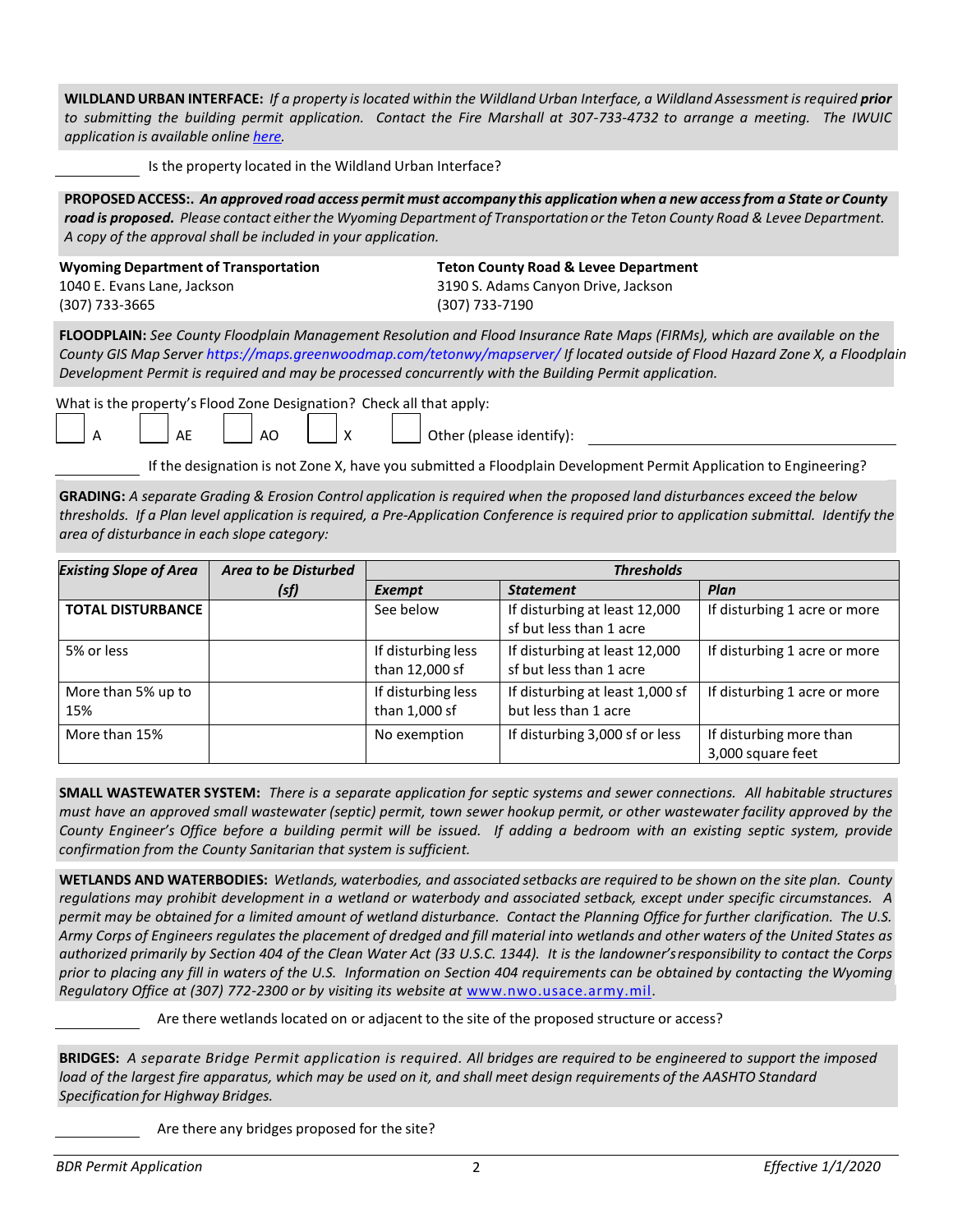|                                                                                                       | <b>SITE DEVELOPMENT:</b> Please identify the following areas in square feet.                                  |                                                               |                                                                                                                                                                                                                                                                                                                                                                                                    |
|-------------------------------------------------------------------------------------------------------|---------------------------------------------------------------------------------------------------------------|---------------------------------------------------------------|----------------------------------------------------------------------------------------------------------------------------------------------------------------------------------------------------------------------------------------------------------------------------------------------------------------------------------------------------------------------------------------------------|
|                                                                                                       | Footprint of Existing Structures/Buildings                                                                    | $\frac{1}{2}$ . The contract of the contract of $\frac{1}{2}$ | Footprint of Proposed Structures/Buildings                                                                                                                                                                                                                                                                                                                                                         |
|                                                                                                       | Paved and unpaved driveways and parking areas                                                                 |                                                               |                                                                                                                                                                                                                                                                                                                                                                                                    |
|                                                                                                       | Decks, porches, patios, terraces (including sand-set), sidewalks, etc.                                        |                                                               |                                                                                                                                                                                                                                                                                                                                                                                                    |
|                                                                                                       | Other areas of the property which are not vegetated (corrals, riding arenas, etc.)                            |                                                               |                                                                                                                                                                                                                                                                                                                                                                                                    |
| <b>TOTAL</b>                                                                                          |                                                                                                               |                                                               |                                                                                                                                                                                                                                                                                                                                                                                                    |
|                                                                                                       | earth tone in color and non-reflective prior to installation.                                                 |                                                               | EXTERIOR MATERIALS: If metal materials are used, provide a sample with application. All exterior finishes are required to be                                                                                                                                                                                                                                                                       |
| Roof: Material/Type:                                                                                  | the control of the control of the control of the control of the control of the control of                     |                                                               |                                                                                                                                                                                                                                                                                                                                                                                                    |
| Siding: Material/Type:                                                                                |                                                                                                               |                                                               |                                                                                                                                                                                                                                                                                                                                                                                                    |
|                                                                                                       | UTILITIES AND HEAT SOURCE: All utilities are required to be buried.                                           |                                                               |                                                                                                                                                                                                                                                                                                                                                                                                    |
|                                                                                                       | Are utility lines and propane, gas, or oil tanks buried?                                                      |                                                               |                                                                                                                                                                                                                                                                                                                                                                                                    |
| air/crawl space):                                                                                     | <u> 1980 - Andrea Andrew Maria (h. 1980).</u>                                                                 |                                                               | Identify heat source and location (such as base board heat/every room, oil-fired hydronic heat/garage, gas or electric forced                                                                                                                                                                                                                                                                      |
| Existing                                                                                              | septic system. Please include all bedrooms, bathrooms and kitchens located on the property.<br>Proposed (New) | <b>TOTAL</b>                                                  | NUMBER OF BEDROOMS AND BATHROOMS ON PROPERTY: The addition of a bedroom(s) may require that you upgrade your                                                                                                                                                                                                                                                                                       |
|                                                                                                       |                                                                                                               |                                                               | Bedrooms                                                                                                                                                                                                                                                                                                                                                                                           |
|                                                                                                       |                                                                                                               |                                                               | <b>Bathrooms</b>                                                                                                                                                                                                                                                                                                                                                                                   |
|                                                                                                       |                                                                                                               |                                                               | Kitchens                                                                                                                                                                                                                                                                                                                                                                                           |
|                                                                                                       | garages, sheds, unfinished attic space over 5 feet in height or accessory structures with 3-sides.            |                                                               | FLOOR AREA ON PROPERTY: Habitable floor area is the floor area that can be used for living purposes, usually having access to<br>heat, plumbing, and electricity. Habitable floor area includes studios, exercise rooms, offices, and similar spaces. It also includes<br>foyers, hallways, restrooms, storage, and other common areas within a building. Non-Habitable floor area includes barns, |
| Existing                                                                                              | Proposed (New)                                                                                                | <b>TOTAL</b>                                                  |                                                                                                                                                                                                                                                                                                                                                                                                    |
|                                                                                                       |                                                                                                               |                                                               | Habitable, above grade                                                                                                                                                                                                                                                                                                                                                                             |
|                                                                                                       |                                                                                                               |                                                               | Non-Habitable, above grade                                                                                                                                                                                                                                                                                                                                                                         |
|                                                                                                       |                                                                                                               |                                                               | <b>TOTAL FLOOR AREA ABOVE GRADE</b>                                                                                                                                                                                                                                                                                                                                                                |
|                                                                                                       |                                                                                                               |                                                               | Habitable, below grade                                                                                                                                                                                                                                                                                                                                                                             |
|                                                                                                       |                                                                                                               |                                                               | Non-Habitable, below grade                                                                                                                                                                                                                                                                                                                                                                         |
|                                                                                                       |                                                                                                               |                                                               | <b>TOTAL FLOOR AREA BELOW GRADE</b>                                                                                                                                                                                                                                                                                                                                                                |
|                                                                                                       | If proposal includes non-habitable space how much of it is a garage:                                          |                                                               |                                                                                                                                                                                                                                                                                                                                                                                                    |
| If the proposal includes a remodel of existing space,<br>identify the square footage to be remodeled: |                                                                                                               |                                                               | habitable<br>non-habitable                                                                                                                                                                                                                                                                                                                                                                         |

| If proposal includes decks or porches more than 30" above grade or covered decks, |  |
|-----------------------------------------------------------------------------------|--|
| identify the square footage:                                                      |  |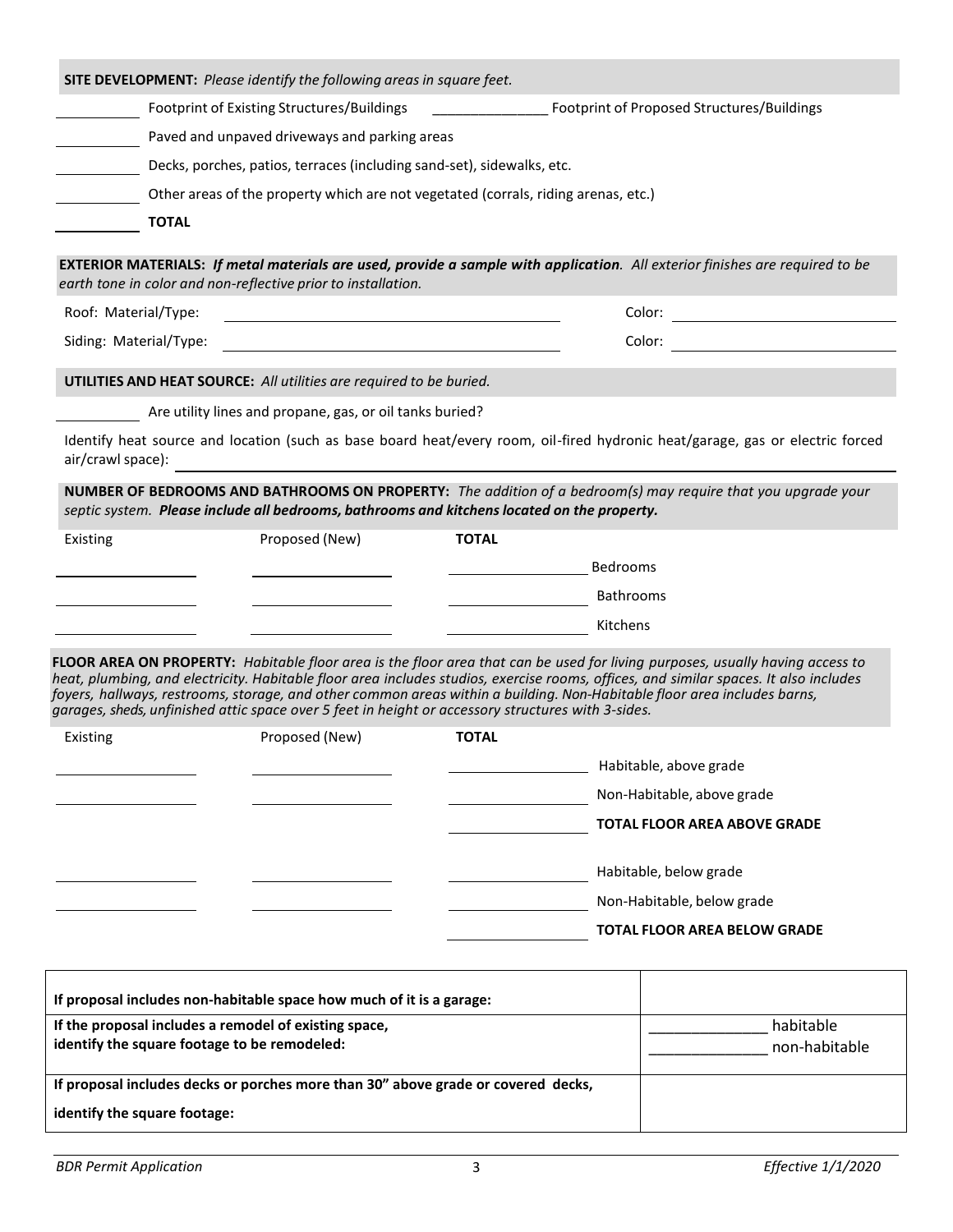**EXTERIOR LIGHTING:** *Exterior lighting information listed below shall include all fixtures, including but not limited to, lighting attached to structures, poles, the earth, or any other location. Total numbers shall include all new lighting as well as existing lights on the property. For existing light fixtures, please include numbers of fixtures and maximum lumen per fixture. Your application shall include a manufacturer's product specification sheet for all outdoor lighting and a lighting plan in the drawings.*

| <b>Fixture Model or Description</b> | No. of<br><b>Fixtures</b> | Shielded<br>(Y/N) | Light Color (Kelvin) | <b>Max Lumen per Fixture</b> | <b>Lumens Total</b> |
|-------------------------------------|---------------------------|-------------------|----------------------|------------------------------|---------------------|
| Ex: Cornice P5634 sconce            | 3                         |                   | 3000                 | 623                          | 1869                |
|                                     |                           |                   |                      |                              |                     |
|                                     |                           |                   |                      |                              |                     |
|                                     |                           |                   |                      |                              |                     |
|                                     |                           |                   |                      |                              |                     |
|                                     |                           |                   |                      |                              |                     |
|                                     |                           |                   |                      |                              |                     |
|                                     |                           |                   |                      |                              |                     |
|                                     |                           |                   |                      | <b>Lumen Total All Types</b> |                     |

**ADDITIONAL PLANNING INFORMATION:** *Please answer the following questions:*

Will the dwelling be rented on a short-term basis?

Will a mobile or manufactured home or conventional camping unit be used as temporary shelter?

*If yes, a Basic Use Permit application is required.*

- What is the height of the structure? *The height of a building or structure is the vertical dimension measured from any point on the exterior of the building or structure to the nearest point of finished grade.*
- How many total parking spaces are proposed? *Includes indoor and outdoor spaces.*
- Is any fencing proposed as part of this application? *If yes, please show location and design on the site plan.*

**ESTIMATED COST OF CONSTRUCTION:** *Please list the estimated cost of construction below. This figure should be the actual cost of construction, which will be reported to the Census Bureau. The Building Department calculates a separate valuation for the Building Permit Fee.*

#### \$

**WATER SUPPLY:** *Each dwelling designed for human habitation shall be provided with an approved water system. This can be a private well, community or municipal water system. Applications for an Appropriation of Groundwater (well permit) are handled through the State Engineer's Office. Please show well or water system connection on site plan.*

**AFFORDABLE HOUSING REQUIREMENTS:** *Affordable housing fees may be assessed for homes with habitable floor area over 2,500 square feet, including habitable basement. Please se[e http://www.tetonwyo.org/pdbldg](http://www.tetonwyo.org/pdbldg) or contact the Planning & Development Office for the current fee schedule.*

**ENERGY CONSERVATION CODE:** *Energy mitigation fees shall be assessed for new construction and additions of more than 2,500 square feet of conditioned space. Energy mitigation fees shall also be assessed for heated hardscape areas.*

**SUBMITTAL REQUIREMENTS:** *This checklist is part of the application and MUST be completed by the owner or the authorized agent*. *Plans found to be insufficient at the time take-in, will be returned to the owner/agent for corrections. More information may be required at the time of review. Should the plan be revised by the applicant either during the review process or after a permit is issued, the time frame for review will begin anew. Additional fees may be applicable. Revisions are required to be submitted with a Letter of Transmittal for Building Permit Revisions, available on the County's website. All the following information is required to be on the plans or general notes, including special conditions.*

- $Key:$   $Y =$  meets submittal requirements
	- $N =$  missing or incomplete information letter of explanation required NA = not applicable to this application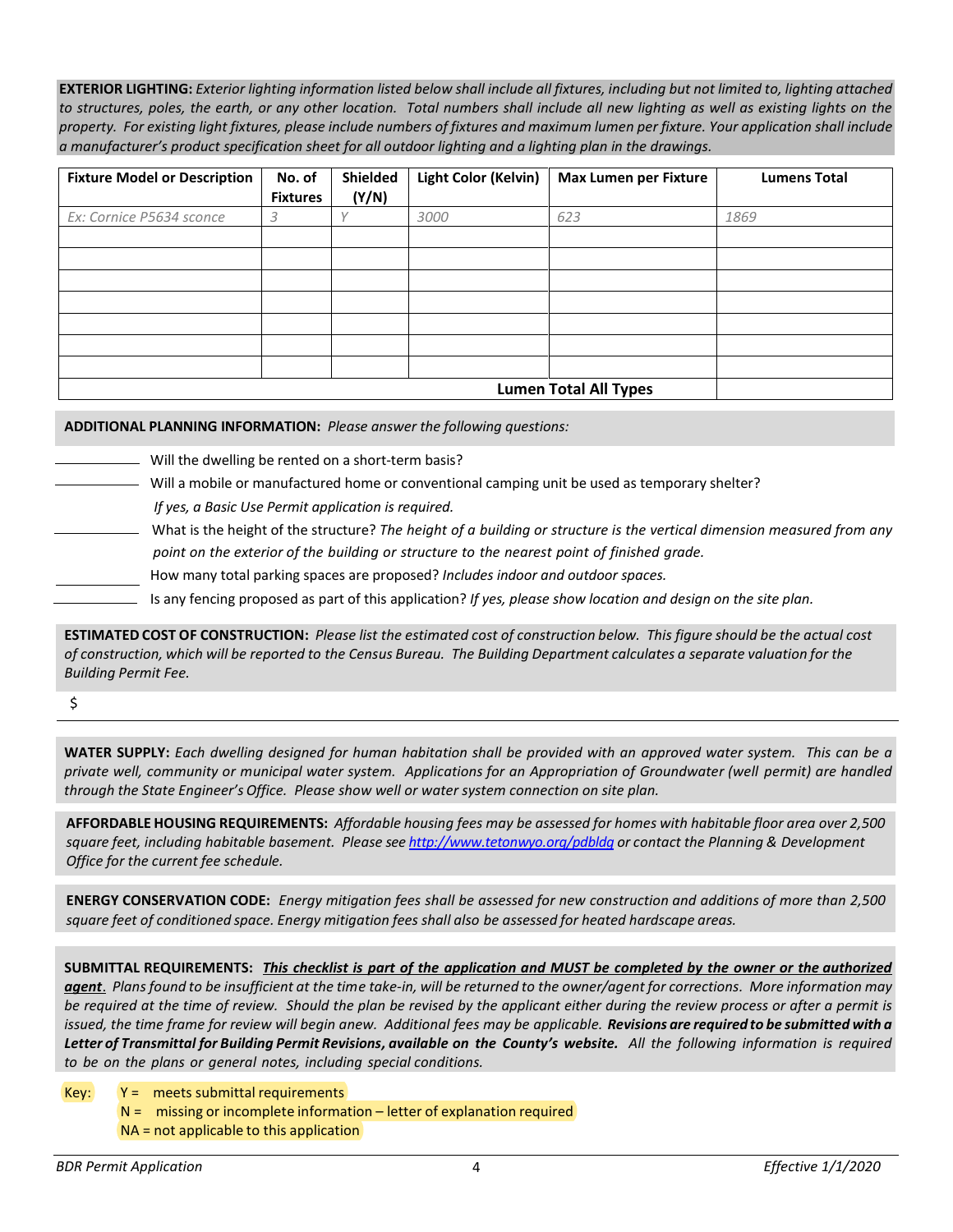### **Format**:

Two copies of plans, printed in ink. Plan size shall be as close to 24" x 36" as possible.

- A CD/PDF file of the plans including structural, mechanical and electrical. Structural calculations, project manuals and similar supporting documentation shall be submitted in PDF format.
	- Plans shall be to scale with scale indicated for each drawing; pages shall be numbered.
- All pages shall bear owner's name, designer's name, date of drawings, sheet number and description of work shown.

## **Special Conditions**:

- Structures within the Wildland-Urban Interface must show compliance with the Fire Marshal's requirements by means of details and/or notes on the submitted plans.
- Note that structures greater than 5,000 gross sq. ft. are required to be fire sprinklered.
- Structures located within the FEMA, Special Flood Hazard Area shall show compliance with the Flood-Resistive Construction requirements of the IRC.
- Plans for structures located in areas subject to seasonal high ground water from spring runoff or irrigation, shall be provided with details showing protection of the structure and all insulation, electrical, plumbing and mechanical systems, from damage due to moisture and/or mold, by licensed design professionals, or shall be slab on grade.

## **Architectural Drawings (when prepared by a licensed architect, must be stamped and signed, drawn to scale and as close to 24" x 36" as possible)**:

| Cover sheet showing the applicable codes as adopted by Teton County, owner, contact information, legal description and            |
|-----------------------------------------------------------------------------------------------------------------------------------|
| address.                                                                                                                          |
| Dimensioned floor plans for each floor, including details for stairs, handrails and guards. Note: guards required for surfaces    |
| elevated more than 30" as measured horizontally 36" from the open sides.                                                          |
| Doors shall indicate size and direction of swing.                                                                                 |
| Show location of smoke and carbon monoxide detectors and note the inter connection.                                               |
| Provide the size and location of the crawl space and attic accesses. Note: access and a clear path of travel (24" x 30") not      |
| exceeding 20 feet in length shall be required to all mechanical equipment located in crawl spaces or attics.                      |
| Indicate fire separation for garage walls, ceilings and their supporting elements common to the dwelling unit.                    |
| Provide exterior elevations (all sides) of the building indicating existing and final grades.                                     |
| Interior cross sections showing room ceiling heights and headroom at landings and stairs with rise and run called out on          |
| the plans.                                                                                                                        |
| Window details showing head and sill height and a schedule showing call-out sizes and indicating which units are required         |
| for egress or tempered glass. Egress units should also be indicated on the floor plans.                                           |
| Provide details of egress window wells to include size and depth when required. Wells deeper than 44" shall show window           |
| swing a permanently installed ladder.                                                                                             |
| Site Plan (Drawn to Accepted Engineering Scale on Sheets and as close to 24"x36" as possible): Large land parcels should have two |

*site plans showing the property in relation to adjacent land parcels with area to be developed identified, and of smaller scale, showing proposed development and associated structures within 100 feet.*

- All site plan requirements for Planning and Engineering are shown including, but not limited to, all easements, all utility locations, water lines, gas tanks, lines and meters, electrical vaults, lines and meters, sewer lines and cleanouts. Buried utilities shall show the depth, bedding, and back fill requirements.
- Entire property with dimensions of boundaries and north arrow. Show scale.
- Location of existing and proposed structures or additions, including porches, balconies, terraces, walkways, decks, eave overhangs, and chimneys.
- Show distances of proposed structures or additions from property lines, right-of-way lines, creeks, streams, rivers, ditches, ponds, and wetlands.
- Names of adjacent streets or roads.
- Locations of driveway and parking areas. New driveways entering onto a County road or State highway require a County access permit.
- Grade lines for slopes of 5% or greater.
- Proposed and/or existing location of well, septic tank and leach field as applicable.
- Location of wells, septic tanks, and leach fields on adjacent properties if within 100 feet of your property.
- Locations of any wetlands on property.
- Show landscaping conforming with **Division 5.5** of the Teton County Land Development Regulations.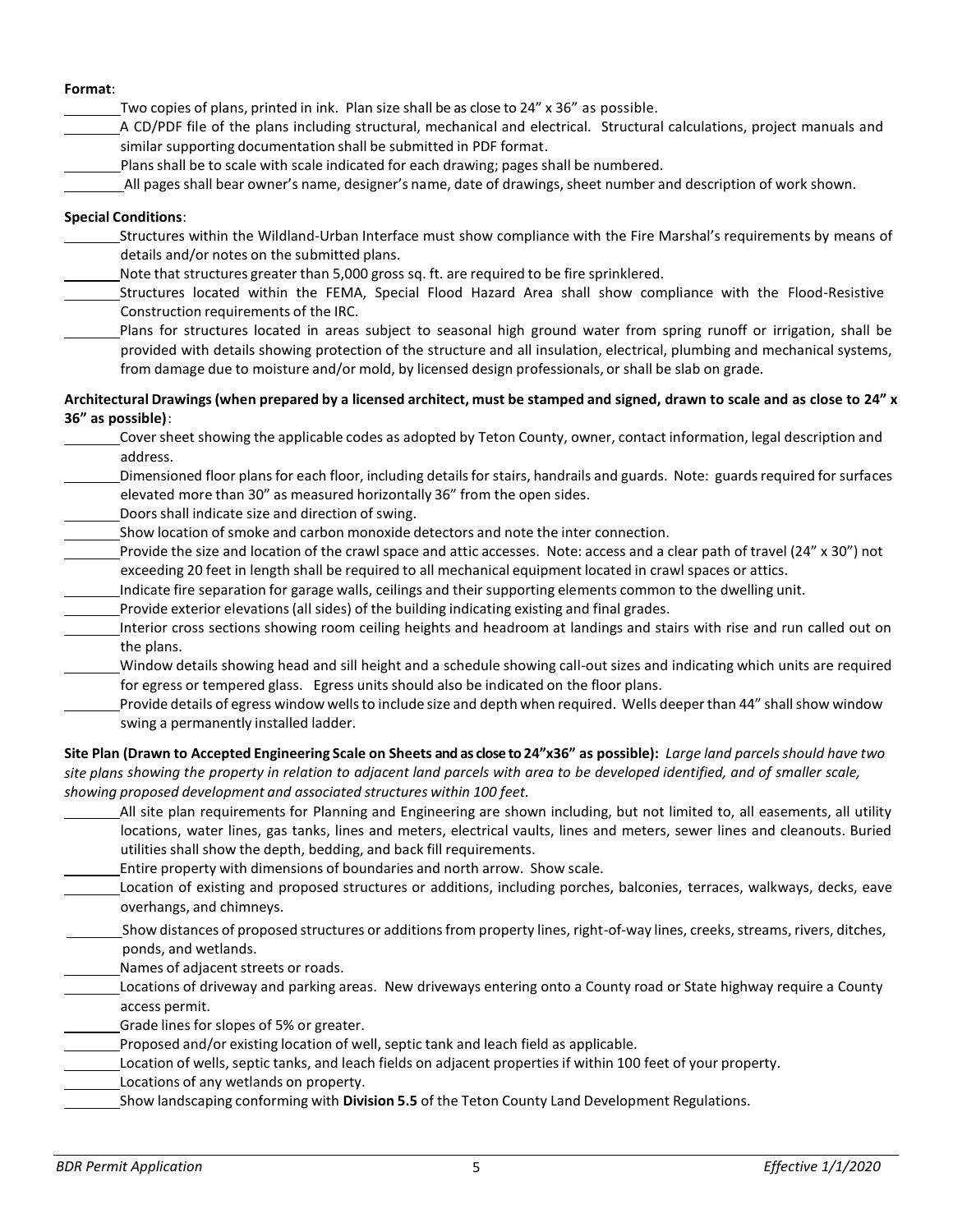- Location of areas designated for snow storage.
- Location of buried utilities located or proposed for site.
- Location, height, and type of any fencing proposed.

# **Exterior Lighting:**

Provide a site plan depicting all proposed exterior fixtures. This includes but is not limited to, lighting attached to proposed and existing structures, poles, the earth or landscaping fixtures, or any other location.

Provide a manufacturer's product specification sheet for each type of fixture. This shall include details on shielding, maximum lumens, color or Kelvin temperature and light trespass details. This can be individual sheets submitted with the application or inserted on the exterior lighting plan.

# **Building Details**:

- Indicate the depth of foundation from finished grade to bottom of footing
- Show or describe compliance for radon mitigation below living space, including gas-retardant barriers.

Provide wall section(s) showing exterior finish, weather barrier, structural sheathing, building envelope insulation, vapor barrier and interior finished surfaces.

- Indicate R-values for roof, walls, floors, crawlspace walls, basement walls, concrete slabs and the window U-value.
- Indicate ignition or thermal barriers for exposed foam plastic insulation, if required.
- Provide roof/attic and crawlspace ventilation details
- Indicate foundation water proofing or damp proofing

Flashing details and/or notes have been provided for all required locations, *including but not limited to*, windows, doors, masonry intersecting with framing, above projecting trim, where exterior walls are intersected by roofs or decks.

- Provide location, details and dimensions for ducts and personnel openings in all load bearing walls.
- All underfloor walls shall have personnel openings with minimum dimensions of 24" in width by 30" in height as measured from top of the footing to bottom of the header. These openings shall not be used for any other purpose
- Provide location(s) of draft stopping and/or fireblocking. Also indicate the materials used.

# **Structural Plans and Engineering Details:**

- All structural drawingsshall bear the name and signed stamp of the engineer of record. Such engineer shall be licensed to practice in the state of Wyoming and shall be licensed for the discipline appropriate to the drawings bearing his/her stamp. Structural drawings shall be accompanied by structural calculations executed by the engineer of record for the project. The calculations shall be submitted in PDF format and bear a digital representation of the stamp of the engineer.
- Structural Notes shall be included on the drawings and shall include: live loads, dead loads and special loads; ground snow loads, roof snow loads and wind loads; seismic design category; site class; spectral response coefficients S<sub>DS</sub> and S<sub>D1</sub>, C<sub>S</sub> and response modification R and analysis procedure used. Exception: Agricultural buildings open on two sides.
- All structural plans shall include notes concerning special inspections in accordance with Chapter 17 and contain: required Statement of Special Inspection; Qualification for a Special Inspector; Statement of Contractor Responsibility; required inspections for seismic resistance; and provisions for structural observation when required by the building official or registered design professional.
- Provide location and details for ducts, plumbing and personnel openings through engineered shear walls and structural members.

## **Exterior & Interior Stone and Masonry Veneer:** *Engineering Required for Veneer over 4 feet in Height*

Indicate size, type and location of rock or stone veneer.

 Details show attachment, support from below and supporting walls in accordance with requirements and limitations of IBC Section 1405 for Seismic Design Category D.

## **Wood Burning Masonry Fireplace:** *Engineering Required unless otherwise approved by the building official*

Show compliance for clearance to combustibles and required fire blocking

- Indicate all directional changes in chimney walls and/or flue lining
- Indicate compliance for chimney termination and spark arrestors
- Indicate size, thickness, extension, and material type for mantles, hearths and supporting elements
- Provide dimensions of the fireplace opening and depth
- If the fireplace is located on an exterior wall, provide a detail of the chimney attachment to floors and roofs more than 6 feet above grade
- Provide dimensions and location of lintel, throat, damper, smoke chamber and flue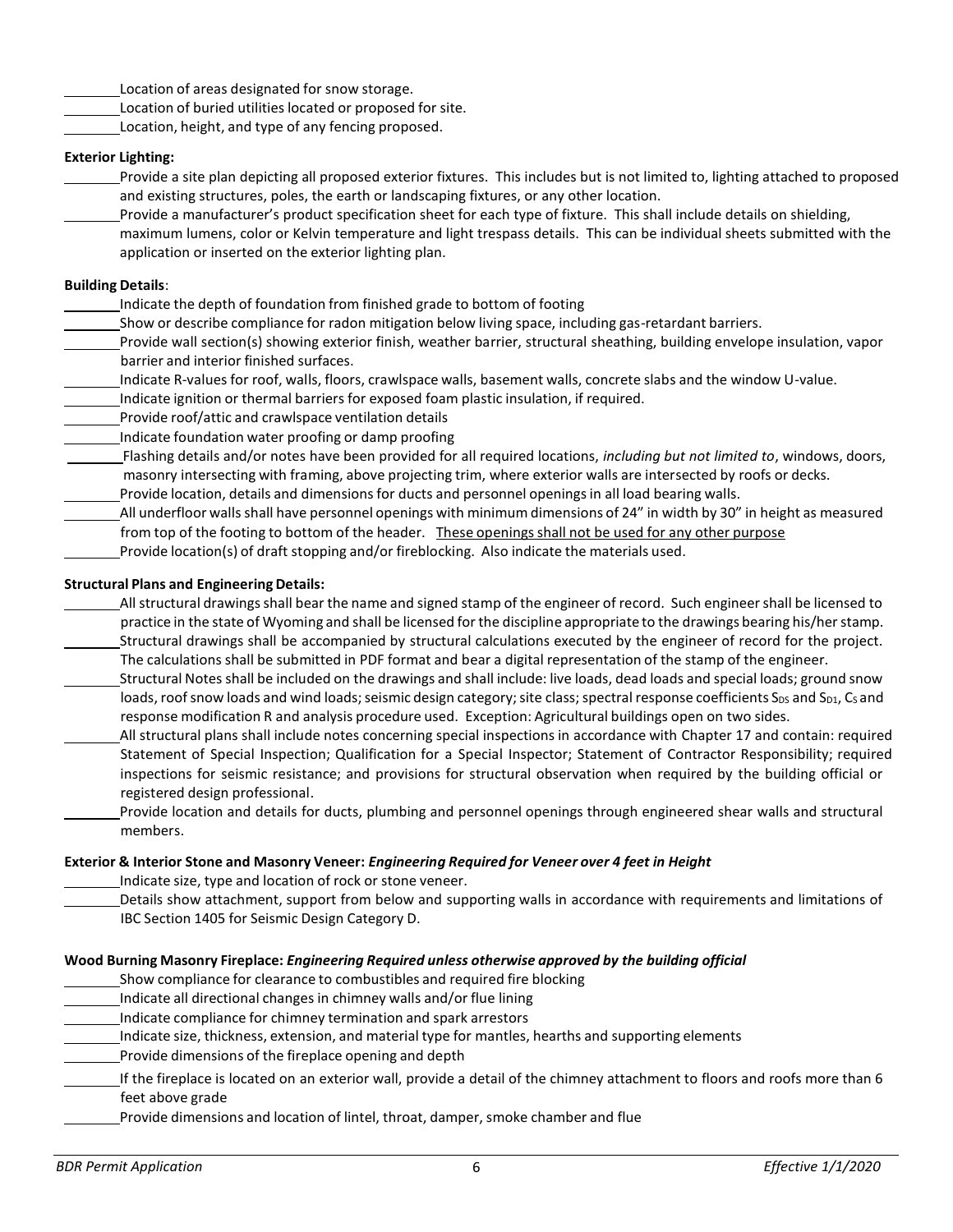- Provide a combustion air vent, showing size, material, and location within the firebox. Include the termination at the building exterior
- When used as a structural element of the building, show attachments and reinforcement of beams, etc.

## **Gas Fireplace/Heaters:**

- Provide the manufacturer's name and model number of all vented gas fireplaces and fireplace heaters. Installation shall be in accordance with the manufacturer's instructions and currently adopted codes of Teton County.
- Provide the size and location of the exterior combustion air openings.
- Direct-vent fireplace/heaters are required for sleeping rooms.
- Approved decorative gas appliances may be installed in fireplaces located in other areas only if the listing allows operation of the appliance with glass doors in the closed position.

### **Mechanical:** *Design builds are not permitted. Provide mechanical plans.*

Show the location of all gas appliances including, but not limited to, boilers, furnaces, ranges and cooktops, vented fireplaces and heaters and water heaters.

- List heating equipment and efficiencies (AFUE and SEER ratings)
- Show compliance with ACCA, Manual J (or equal) for space heating or cooling equipment.
- Show location of gas shut-off and regulator.
- Required drain pans and combustion air shall be shown on the plans
- Indicate access and clear path to all mechanical equipment located in crawl space or attic.
- Provide locations and cfm rating of all ventilation fans Note: if exhaust hoods are greater than 400 cfm, provide make up air design.
- Provide details and/or notes for proper vent termination of all appliances
- Show access and clearances for all equipment and appliances including clearances above the cooktop
- Provide the location of any condensate disposal
- Provide fuel gas piping loads and distance from regulator to furthest appliance.
- Provide location, details and dimensions for ducts and personnel openingsin all load bearing walls.
- All underfloor walls shall have personnel openings with minimum dimensions of 24" in width by 30" in height as measured from top of the footing to bottom of the header. These openings shall not be used for any other purpose Provide details on whole-house ventilation system.
- **Electrical:** Details and notes on the plans shall provide the following information:
- Location and ampacity of the service
- Location of the Uffer ground, sized in accordance with NEC 250-50(c), as amended.
- For additions, provide load calculations showing adequacy of existing service for additional loads.
- Indicate the location of all panels and sub-panels
- Provide the location and type of smoke detectors (Note: Smoke detectors must be interconnected)
- Provide the location and type of all recessed lighting in the roof ceiling assemblies
- Provide a light and outlet adjacent to mechanical equipment located in attics and crawl spaces.
- Provide load calculations for services over 400 Amps.

*NOTICE: Electrical plans for multi-family with services over 400 Amps shall be submitted, in duplicate, directly to the electrical division of Jackson Fire/EMS. The electrical division will review the plans and issue the required permit. Submission may be made by the applicant, but the permit shall only be issued to the owner or a State licensed electrical contractor. Consult the electrical division for their specific requirements for plan submittals.* 

#### **Plumbing:**

- Connection to the water supply shall be protected from backflow by a dual check or other approved backflow device. Indicate type and location of such protection on plans.
- If applicable, provide the location and type of backflow protection for lawn sprinkler system.
- Indicate the location of all required exterior cleanouts on the plans.
- Provide details and the location of all sumps, ejectors, floor drains, fixtures, water heaters, expansion tanks, and laundry facilities.
- Show required access to motors for jetted bathtubs.
- Indicate location of access to concealed slip joints. *Example: 2nd story tub drains.*
- Provide required water heater and/or boiler combustion air openings, seismic bracing, drain pans, drain pan and T & P relief valve terminations.